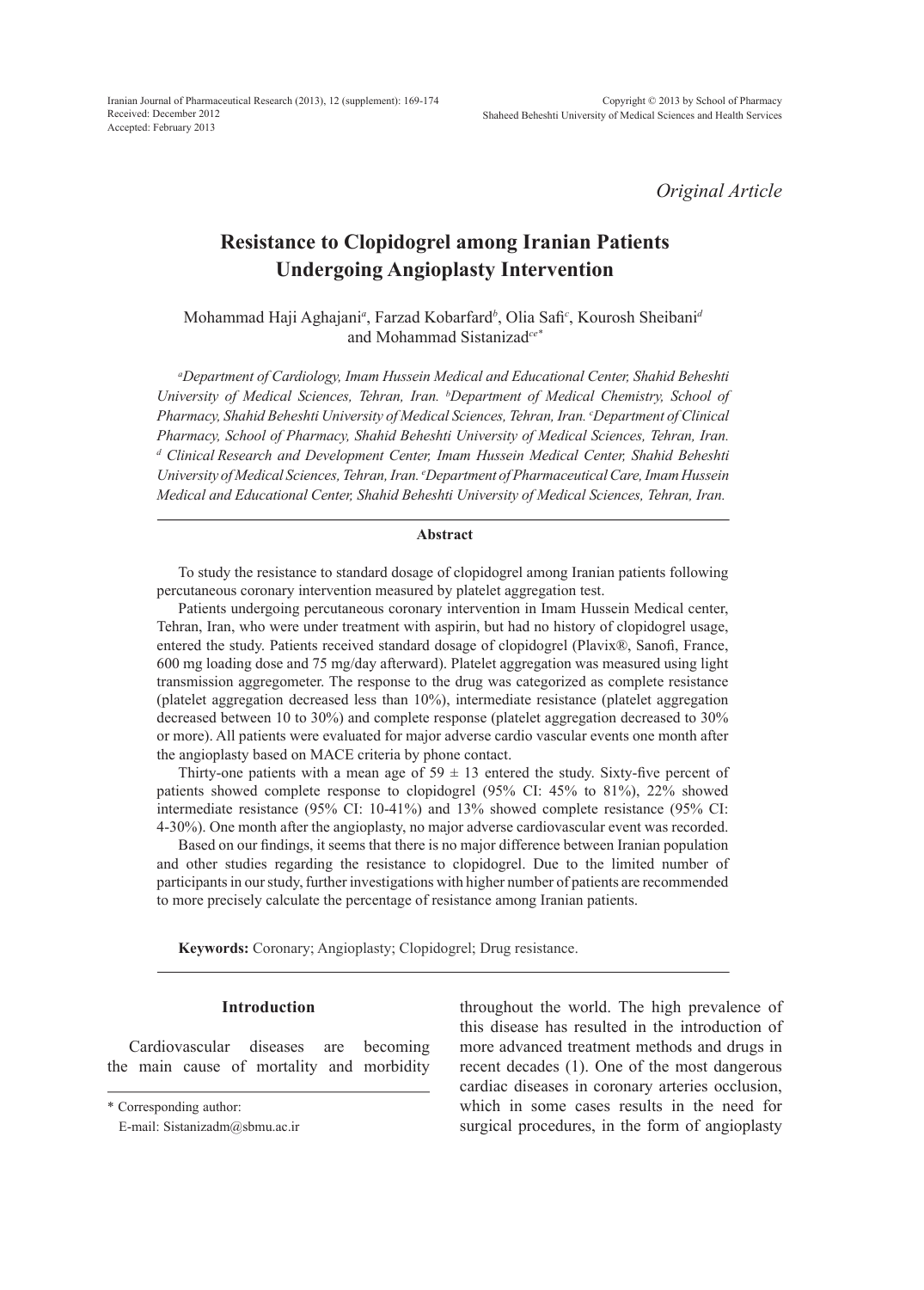or bypass surgery. In last 30 years, newer methods like stent implantation and new drug regiments have resulted in better outcomes (2). The invention of these new methods has caused some new concerns (1). Placing a stent is one of the methods used to treat the occlusion which is performed using a bare metal or a drug-eluting stent, both of which can result in thrombosis (3).

Platelets play a critical role in acute coronary syndrome (ACS) caused by thrombotic events during and after the percutaneous coronary intervention (PCI). Aspirin and clopidogrel are prophylactic drugs used in patients undergoing angioplasty to reduce the rate of thrombosis and related morbidity and mortality (3). Clopidogrel is a pro-drug which is activated by CYP450 liver enzyme (4).

The active metabolite of clopidogrel makes an irreversible bond with P2Y12 ADP receptor and stops the platelet aggregation (5). Eightyfive percent of clopidogrel is hydrolyzed to inactive carboxylic acid derivatives and 15% is oxidized into 2-oxyclopidogrel by CY450 and then turned into active thiol derivatives (6), with CYP2C19 being involved in both pathways (7).

Clopidogrel is a selective ADP-receptor antagonist that bonds to this receptor in platelet surface as a non-competitive antagonist and stops the ADP from reaching its receptor. This results in a reduction in activity of glycoprotein in platelet (GPIIb/IIIa) needed for fibrinogenplatelet adhesion (8).

The antiplatelet activity of clopidogrel is not equal in all patients. Some patients do not show a good response to clopidogrel (3) and have a higher risk of thrombosis. It has been demonstrated that this resistance is related to higher rate of cardiovascular events in these group of patients compared to nonresistant patients (3). Between 4 to 30 percent of patients treated with 75 mg/day of clopidogrel has been reported to show resistance in different studies (3). Interpersonal difference in response to clopidogrel is multifactorial and can be due to intrinsic or extrinsic mechanisms (3).

Extrinsic mechanisms can be related to low dosage in patients with a history of PCI or interference with other drugs and intrinsic factors are gene polymorphism or up regulation of other platelet activity pathways.

In previous studies, clopidogrel nonresponders have been defined as those patients whose platelet activity after drug usage drops less than 10% compared to their level before using drug. Patients whose platelet activity drops between 10 to 30% after the drug, are referred as semi-responder and complete response is defined as more than 30% reduction in activity compared to pre-drug state (3).

To the best of our knowledge, the prevalence of drug resistance to clopidogrel and its role in therapeutic outcome in Iran have not been investigated. The present study was performed to access the prevalence of drug resistance and the role of this resistance in patients' outcomes among Iranian patients and methods.

### **Experimental**

### *Patients and methods*

The population in the present study was comprised of patients undergoing angioplasty with a stent placement in the department of cardiology, Imam Hossein Medical Center, Tehran, Iran. All patients were given a written informed consent before entering the study, and the study was performed in accordance with the declaration of Helsinki.

Inclusion criteria were angioplasty procedure with drug elating stent (DES) placement and consuming standard dosage of aspirin (75- 325mg/day). The exclusion criteria were age under 18, history of clopidogrel usage in last 1 month, acute infarction in last 18 h, platelet count  $\leq$  100000 mm<sup>3</sup>, hematocrit  $\leq$  25%, creatinine  $>$ 4 mg/d, usage of glycoprotein IIb/IIIa before procedure, history of alcohol consumption, previous PCI, contraindications due to any cause for anticoagulant therapy, severe disease with life expectancy under 1 year and finally patients with cancer or patients undergoing dialysis. Blood sampling from patients was performed from June 2011 to June 2012. For all patients entering the study, a questionnaire including demographic information was completed.

After entering the study, patients received a loading dose of 600 mg clopidogrel (Plavix®, Sanofi, France) before the angioplasty and a daily dose of 75 mg afterward. Platelet aggregation test was performed for all patients before and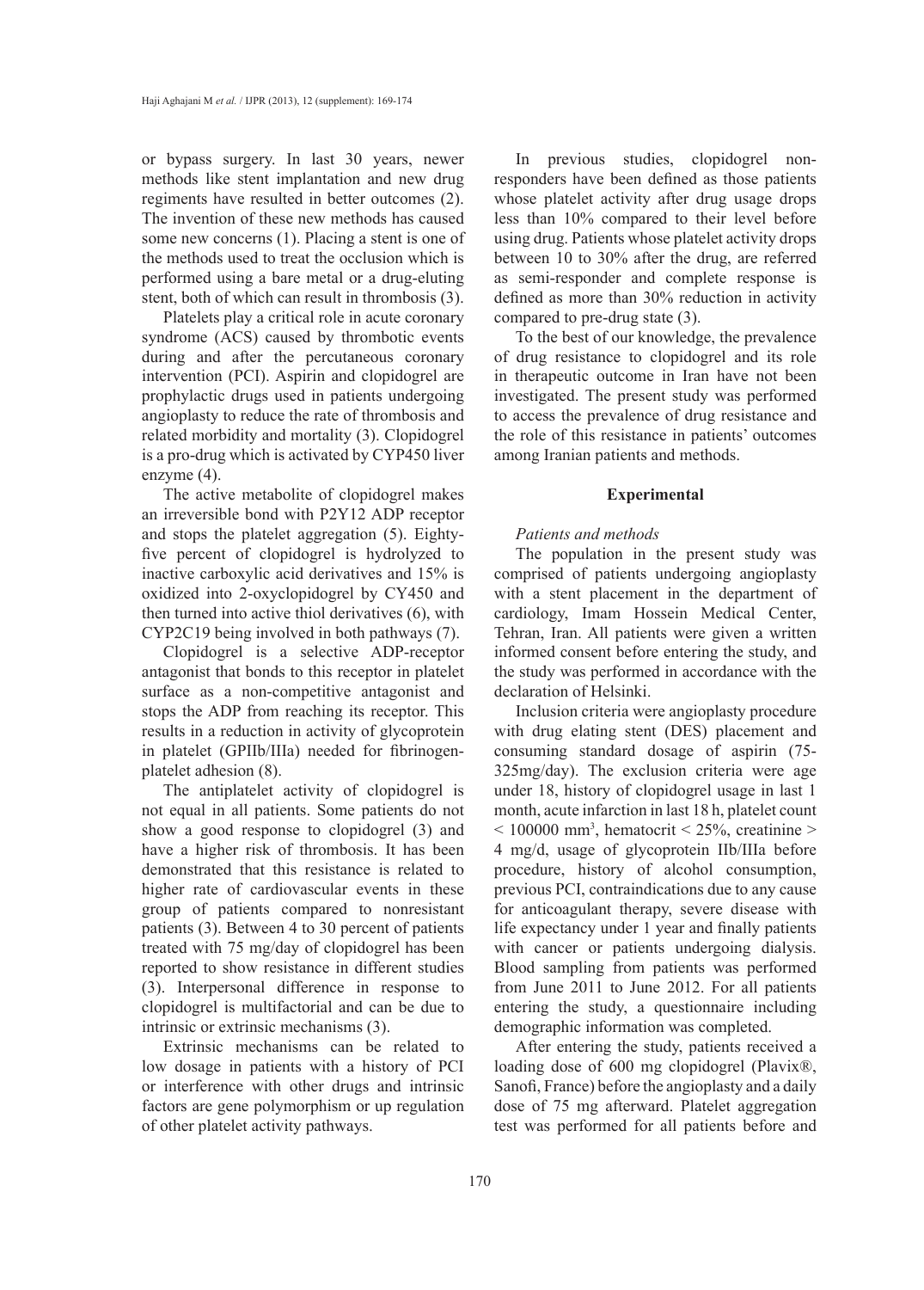| Table 1. Demographic findings of 31 patients entering the study. |  |
|------------------------------------------------------------------|--|
|------------------------------------------------------------------|--|

| Parameter          |   | Value         | Parameter            | Value        |
|--------------------|---|---------------|----------------------|--------------|
|                    |   | $59 \pm 13$   | Pantoprazol          | $3(9.7\%)$   |
| Age                |   | 59 (42 to 81) | Atorvastatin         | $18(58.1\%)$ |
|                    | F | 12(38.7%)     |                      |              |
| Gender             | M | $19(61.3\%)$  |                      |              |
| Major Risk Factors |   |               |                      |              |
| Diabetes           |   | $6(19.4\%)$   | <b>Beta Blockers</b> | $18(58.1\%)$ |
| <b>HTN</b>         |   | $17(54.8\%)$  | Nitrates             | 12(38.7%)    |
| <b>HLP</b>         |   | $3(9.7\%)$    | Omeprazol            | $2(6.5\%)$   |
| Smoking            |   | 7(22.6%)      |                      |              |

Results are presented as mean  $\pm$  SD, median (range) and frequency  $(\% )$ .

24 h after taking the loading dose of clopidogrel using light transmission aggregometry (LTA) method using a 4-channel Labtec APACT 4004 aggregometer. LTA is the gold standard method for studying the platelet activity (2). The response to drug was categorized as complete resistance (platelet aggregation decreased less than 10%), intermediate resistance (platelet aggregation decreased between 10% to 20%) and complete response (platelet aggregation decreased 30% or more). All patients were interviewed by phone 1 month after the angioplasty regarding MACE criteria including deaths, nonfatal MI, and need for urgent revascularization.

### **Results**

Thirty-one patients with an average age of  $59 \pm 13$  entered the study. Twelve patients were female and 19 were male. Demographic findings of patients are summarized in Table 1.

The average platelet aggregation among patients before and after the drug administration is demonstrated in Table 2.

This was  $54.2 \pm 188$  before and was reduced to  $30.4 \pm 19.8$  after the therapy which shows a reduction of  $24.1 \pm 20.1$ .

The percentage of patients who were complete responder, semi-responder or non-responder is shown in Table 3.

Based on our findings, 65% of patents had complete response and 22% showed semiresistance and 13% showed complete resistance to drug.

The reduction of platelet aggregation for all patients demonstrated in Figure 1.

#### **Discussion**

The percentage of drug response to clopidogrel in different populations has been reported in several studies. Lau *et al.* reported 22 percent resistance and 22% semi-resistance after 300 mg loading and 75 mg daily dose of clopidogrel in patients from USA which is somehow higher than our findings and might be related to lower loading dose in their study(9). They suggested the interpersonal differences in CYP3A4 activity among patients as the cause of this drug response variation (9). Lapantalo *et al.* used a loading dose of 600 mg and daily dose of 75 mg among Finnish patients and reported 20%

**Table 2.** Platelet aggregation among patients before and after therapy**.**

| <b>Statistics</b> | Pre                 | <b>Post</b>                  | Change                | Relative change $(\% )$   |
|-------------------|---------------------|------------------------------|-----------------------|---------------------------|
| Mean SD           | $54.5 \pm 18.8$     | $30.4 \pm 19.8$              | $24.1 \pm 20.1$       | $41 \pm 36$               |
| Median (Range)    | 54.7 (14.8 to 88.6) | $22.5(3.4 \text{ to } 76.7)$ | $23.7$ (-7.3 to 60.4) | 40 $(-28 \text{ to } 94)$ |
| 95% CI            | 47.6 to 61.4        | 23.1 to 37.6                 | 16.8 to 31.5          | 27.9 to 54.3              |
| 95%               | CI:                 |                              | 95%<br>Confidence     | Interval                  |

P for change < 0.001 based on paired t-test.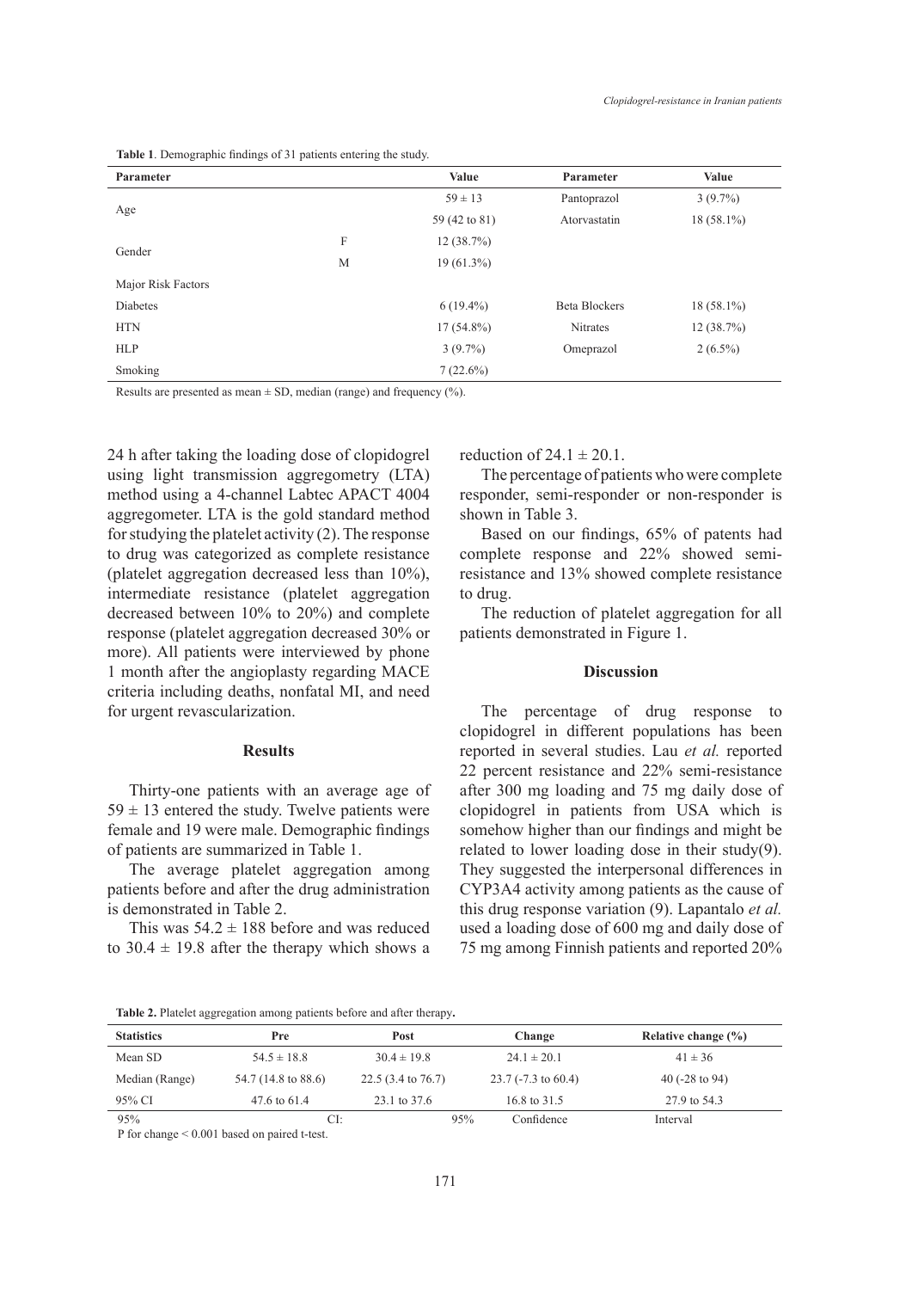

**Figure 1.** Reduction of platelet aggregation for all patients.

resistance among 1608 patients, which is in line with our findings (10). In another study, Schulz *et al.* in Germany reported 20% resistance in patients undergoing angioplasty and stent placement (11).

Geisler *el al.* reported a 5.8% resistance among German patients which is less than our findings (3).

In a study by Neubauer *et al*., using combination therapy with aspirin and clopidogrel among 504 patients, it was found that 30.8% of patients are resistant. Resistance to clopidogrel might be due to patient's clinical condition or genetic factors (12). They proposed that a less active ADP receptor among some patients might cause the clopidogrel to have a somehow muted effect as ADP receptor antagonist (12). They suggested an increase of daily dose from 75 mg to 150 mg. The results of some several studies are summarized in Table 4.

These findings by different authors and on different populations show a variation regarding resistance to clopidogrel. Our study shows that the resistance is present among our patients but it seems that the prevalence of resistance is in line with the majority of previous studies. This study was among first studies on the resistance to clopidogrel in Iranian patients and had some limitations. The study population was limited to patients undergoing elective PCI and no emergency patient entered the study. In addition, we studied only patients who received a stent implantation during the angioplasty. Finally, our sample size of 31 patients causes our percentages regarding the prevalence of resistance to have a wide range and moderate reliability. Considering

**Table 3.** Percentage of complete, semi and non-responders to clopidogrel among patients.

| Response           |    | $\frac{0}{0}$ | 95% CI for percent* |
|--------------------|----|---------------|---------------------|
| Complete Responder | 20 | 65%           | 45% to 81%          |
| Semi Responder     |    | 22%           | $10\%$ to $41\%$    |
| Non-responder      |    | 3%            | $4\%$ to $30\%$     |

\* Based on Exact method.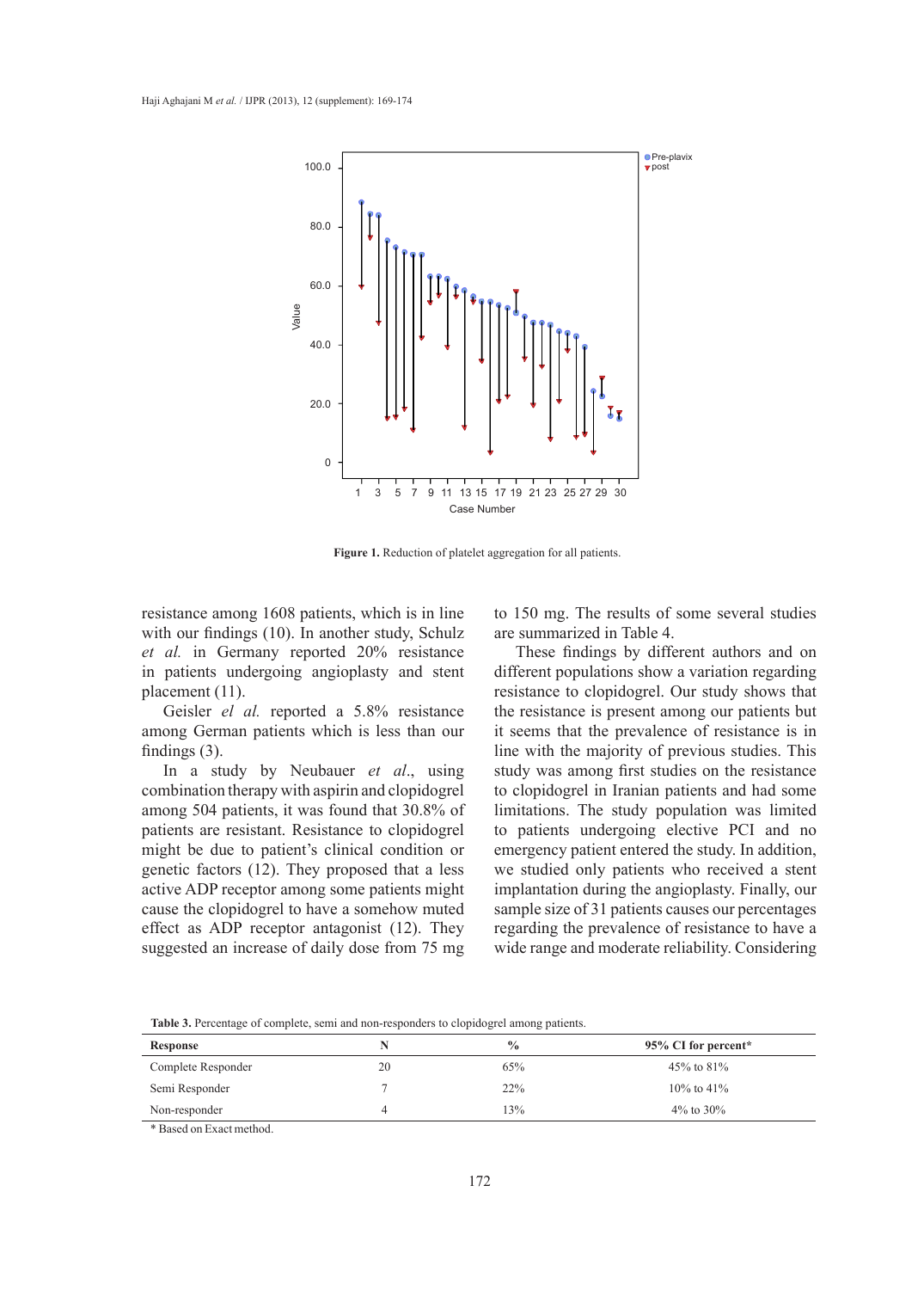| <b>Study</b>            | N   | <b>Patients</b>             | Dose (mg, $load/qd)$ | Prevalence%                               |
|-------------------------|-----|-----------------------------|----------------------|-------------------------------------------|
| Gurbel et al. (13)      | 92  | <b>PCI</b>                  | 300/75               | $31 - 35$                                 |
| Jaremo et al. (14)      | 18  | <b>PCI</b>                  | 300/75               | 28                                        |
| Muller et al. (15)      | 119 | <b>PCI</b>                  | 600/75               | $5 - 11$                                  |
| Mobley et al. $(16)$    | 50  | <b>PCI</b>                  | 300/75               | 30                                        |
| Lepantalo et al. $(10)$ | 50  | <b>PCI</b>                  | 300/75               | 40                                        |
| Angiolillo et al. (17)  | 48  | PCI                         | 300/75               | 44                                        |
| Matetzky et al. (18)    | 60  | <b>STEMI</b>                | 300/75               | 25                                        |
| Dziewierz et al. (19)   | 31  | CAD                         | 300                  | 23                                        |
| Lev et al. $(20)$       | 150 | PCI                         | 300                  | 24                                        |
| Angiolillo et al. (21)  | 52  | Diabetics and Non-diabetics | 300                  | 38 (diabetic) 8 (Non-diabetic)            |
| Gurbel et al. (22)      | 190 | <b>PCI</b>                  | 300 or 600/75        | $28-32(300 \text{ mg}) 8(600 \text{ mg})$ |

**Table 4.** Results of some previous studies regarding resistance to clopidogrel.

these limitations, we suggest bigger multicentric studies to cover a wider group of patients and calculate more precisely the prevalence of resistance to clopidogrel among Iranian patients.

#### **Conclusion**

Based on our findings, it seems that there is no major difference between Iranian population and other studies regarding the resistance to clopidogrel. Due to the limited number of participants in our study, further investigations with higher number of patients is recommended to more precisely calculate the percentage of resistance among the Iranian patients.

#### **References**

- (1) Nguyen TA, Diodati JG and Pharand C. Resistance to clopidogrel: a review of the evidence. *J. Am. Coll. Cardiol.* (2005) 45: 1157-64.
- (2) Braunwald E, Angiolillo D, Bates E, Berger PB, Bhatt D, Cannon CP, Furman MI, Gurbel P, Michelson AD, Peterson E and Wiviott S. Assessing the current role of platelet function testing. *Clin. Cardiol.* (2008) Suppl 1: 110-6.
- Geisler T, Langer H, Wydymus M, Göhring K, (3) Zürn C, Bigalke B, Stellos K, May AE and Gawaz M. Low response to clopidogrel is associated with cardiovascular outcome after coronary stent implantation. *Eur. Heart J.* (2006) 27:2420-5.
- Daniel B. Mark ea, ACCF/ACR/AHA/NASCI/SAIP/ (4) SCAI/SCCT 2010 Export Consensus Document on Coronary Computed Tomographic Angioghraphy. *Circulation* (2010) 121: 2509-43.
- Goldston K and Baillie AJ. Depression and coronary (5) heart disease: a review of the epidemiological evidence,

explanatory mechanisms and management approaches. *Clin. Psychol. Rev.* (2008) 28: 288-306.

- Braunwald L and Loscalzo. Disorders of the (6) cardiovascular system. In: Fauci AS. (ed.) *Harrison›s Principles of the Internal Medicine*. 17<sup>th</sup> ed., McGraw-Hill Professional, New York (2008) 1459-1463.
- (7) Goldston K and Baillie AJ. Depression and coronary heart disease: a review of the epidemiological evidence, explanatory mechanisms and management approaches. *Clin. Psychol. Rev*. (2008) 28: 288-306.
- McEvoy GK. Clopidogrel bisulfate. In: McEvoy GK. (8) (ed.) *AHFS Drug Information*. American Society of Health-System Pharmacists, Inc., Pharmaceutical Press, London (2010) 1517-1523.
- Lau WC, Gurbel PA, Watkins PB, Neer CJ, Hopp (9) AS, Carville DG, Guyer KE, Tait AR and Bates ER.Contribution of hepatic cytochrome  $P_{450}$  3A4 metabolic activity to the phenomenon of clopidogrel resistance. *Circulation* (2004) 109: 166-71.
- (10) Lepantalo A, Virtanen KS, Resendiz JC, Mikkelsson J, Viiri LE and Karhunen PJ. Antiplatelet effect of clopidogrel in patients with aspirin therapy undergoing percutaneous coronary interventions--limited inhibition of the P2Y12 receptor. *Thromb. Res.* (2009) 124: 193-8.
- (11) Schulz S, Sibbing D, Braun S, Morath T, Mehilli J, Massberg S, Byrne RA, Schömig A and Kastrati A. Platelet response to clopidogrel and restenosis in patients treated predominantly with drug-eluting stents. *Am. Heart J.* (2010) 160: 355-61.
- (12) Neubauer H, Kaiser AF, Endres HG, Krüger JC, Engelhardt A, Lask S, Pepinghege F, Kusber A and Mügge A. Tailored antiplatelet therapy can overcome clopidogrel and aspirin resistance--the BOchum CLopidogrel and Aspirin Plan (BOCLA-Plan) to improve antiplatelet therapy. *BMC Med.* (2011) 9: 3.
- $(13)$  Gurbel PA, Bliden KP, Hiatt BL and O $\circ$ Connor CM. Clopidogrel for coronary stenting: Response variability, drug resistance, and the effect of pretreatment platelet reactivity. *Circulation* (2003) 107: 2908-13.